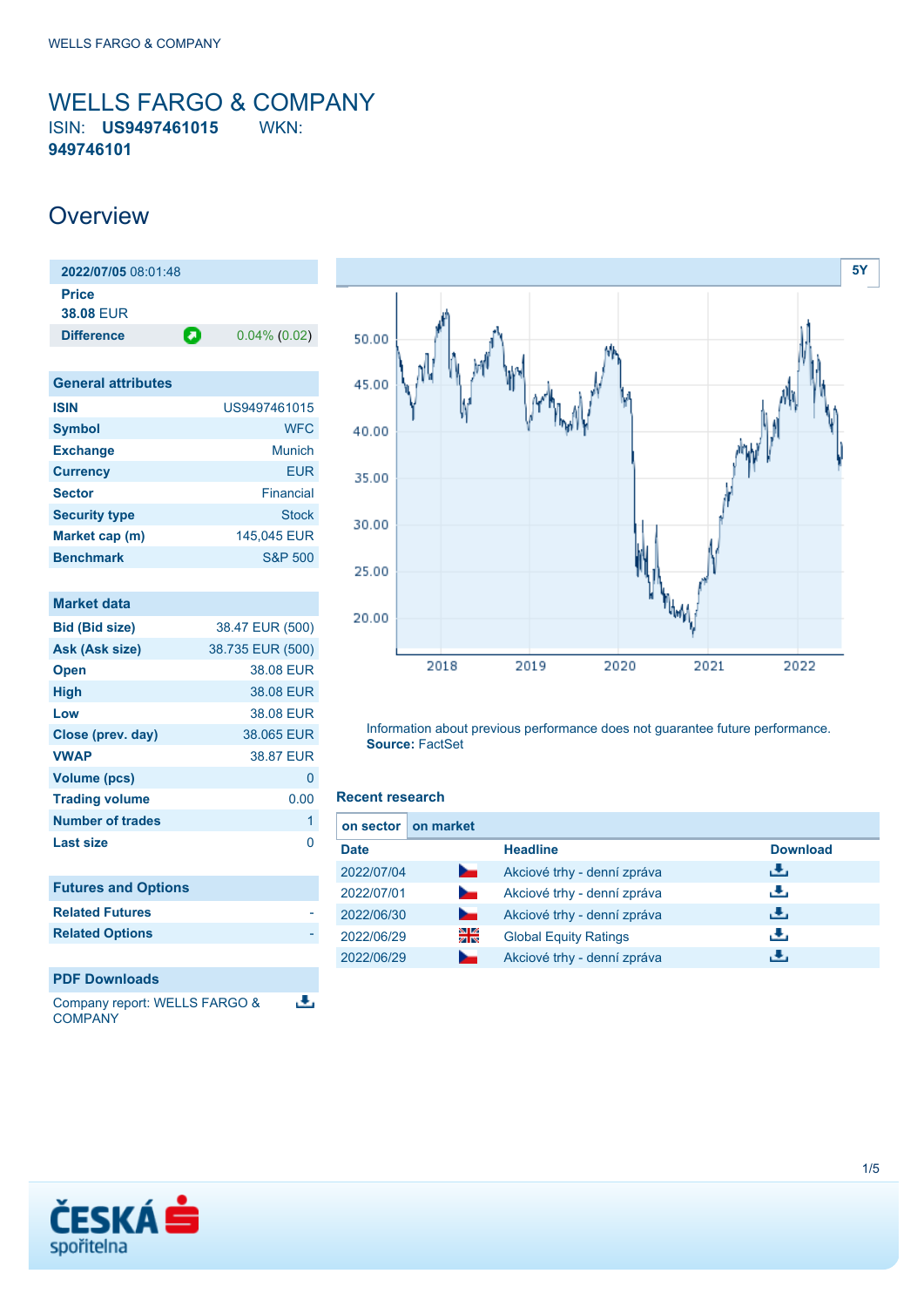## **Details**

**2022/07/05** 08:01:48 **Price**

**38.08** EUR

**Difference 0.04% (0.02)** 

| <b>General attributes</b> |                    |
|---------------------------|--------------------|
| <b>ISIN</b>               | US9497461015       |
| <b>Symbol</b>             | <b>WFC</b>         |
| <b>Exchange</b>           | Munich             |
| <b>Currency</b>           | EUR                |
| <b>Sector</b>             | Financial          |
| <b>Security type</b>      | Stock              |
| Market cap (m)            | 145,045 EUR        |
| <b>Benchmark</b>          | <b>S&amp;P 500</b> |

| <b>Market data</b>      |                  |
|-------------------------|------------------|
| <b>Bid (Bid size)</b>   | 38.47 EUR (500)  |
| Ask (Ask size)          | 38.735 EUR (500) |
| <b>Open</b>             | 38.08 EUR        |
| <b>High</b>             | 38.08 EUR        |
| Low                     | 38.08 EUR        |
| Close (prev. day)       | 38.065 EUR       |
| <b>VWAP</b>             | 38.87 FUR        |
| <b>Volume (pcs)</b>     | 0                |
| <b>Trading volume</b>   | 0.00             |
| <b>Number of trades</b> | 1                |
| Last size               |                  |

| <b>Performance and Risk</b> |           |          |           |  |
|-----------------------------|-----------|----------|-----------|--|
|                             | 6m        | 1Y       | <b>3Y</b> |  |
| <b>Perf</b> (%)             | $-18.23%$ | $+0.49%$ | $-9.68%$  |  |
| Perf (abs.)                 | $-8.49$   | $+0.19$  | $-4.08$   |  |
| <b>Beta</b>                 | 1.05      | 1.12     | 1.28      |  |
| <b>Volatility</b>           | 38.92     | 34.73    | 41.09     |  |



Information about previous performance does not guarantee future performance. **Source:** FactSet

| <b>Price data</b>                                         |                        |
|-----------------------------------------------------------|------------------------|
| $\emptyset$ price 5 days $\emptyset$ volume 5 days (pcs.) | 37.94 EUR (0)          |
| Ø price 30 days   Ø volume 30 days (pcs.)                 | 39.38 EUR (10)         |
| Ø price 100 days   Ø volume 100 days (pcs.)               | 43.20 EUR (13)         |
| Ø price 250 days   Ø volume 250 days (pcs.)               | 42.96 EUR (37)         |
| <b>YTD High   date</b>                                    | 52.13 EUR (2022/02/11) |
| <b>YTD Low   date</b>                                     | 35.87 EUR (2022/06/15) |
| 52 Weeks High   date                                      | 52.13 EUR (2022/02/11) |
| 52 Weeks Low   date                                       | 35.84 EUR (2021/07/09) |

|  |  |  | <b>All listings for WELLS FARGO &amp; COMPANY</b> |
|--|--|--|---------------------------------------------------|
|--|--|--|---------------------------------------------------|

| Exchange $\Box$           | <b>Date</b>    | Time | <b>Price</b>          | <b>Trading</b><br>volume (mio.) | <b>Number of</b><br>trades |
|---------------------------|----------------|------|-----------------------|---------------------------------|----------------------------|
| Xetra                     | 2022/<br>07/05 |      | 12:14 38.725 EUR 0.09 |                                 | 14                         |
| Vienna Stock Exchange     | 2022/<br>07/05 |      | 09:05 38.54 EUR       | 0.00                            | $\mathbf 1$                |
| Tradegate                 | 2022/<br>07/05 |      | 12:12 38.495 EUR 0.06 |                                 | 9                          |
| <b>Stuttgart</b>          | 2022/<br>07/05 |      | 08:05 37.925 FUR 0.00 |                                 | 1                          |
| <b>SIX Swiss Exchange</b> | 2019/          |      | 17:35 46.86 USD       | 0.00                            | 1                          |

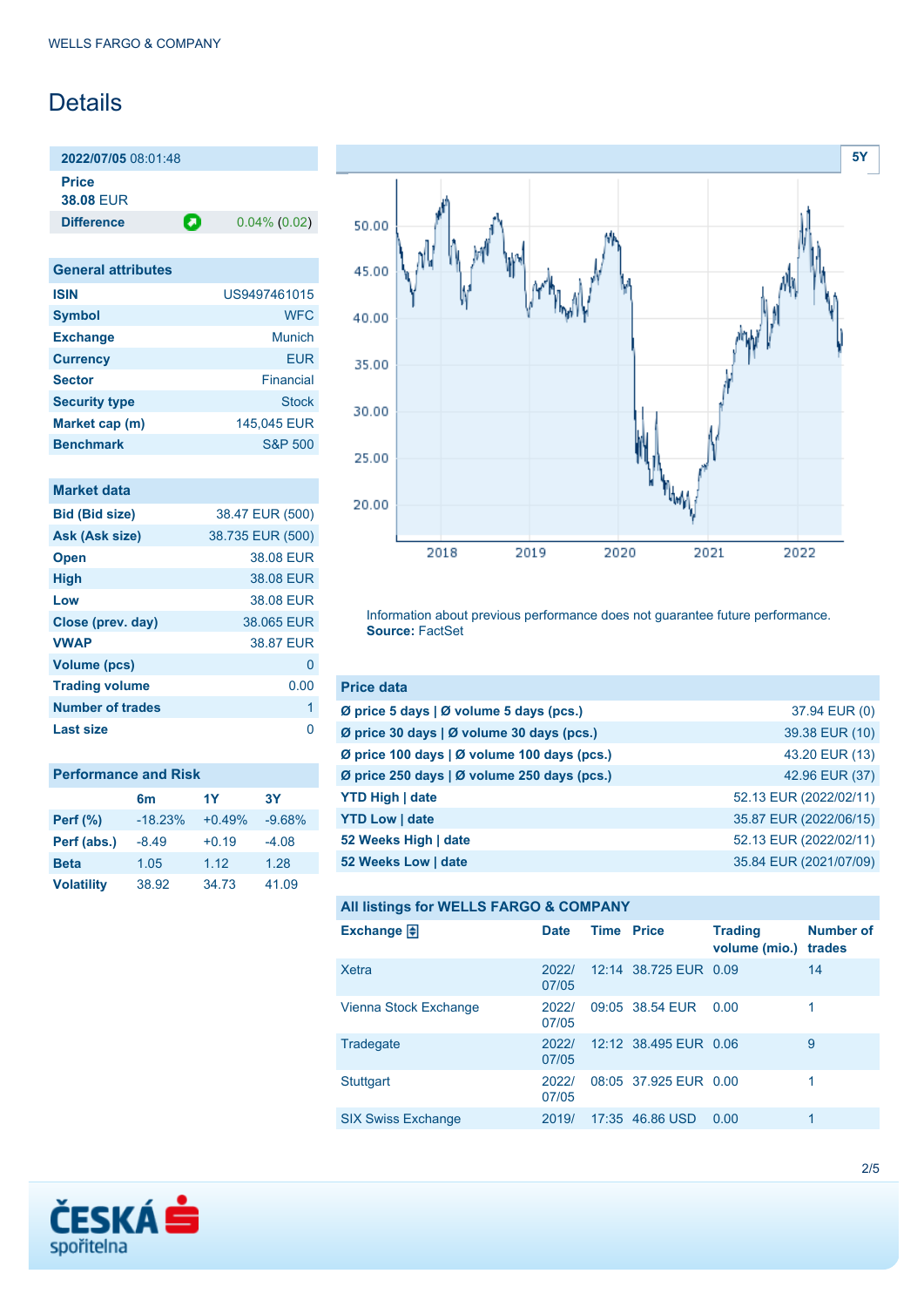|                                                                 | 06/28          |                       |        |         |
|-----------------------------------------------------------------|----------------|-----------------------|--------|---------|
| <b>SIX Swiss Exchange</b>                                       | 2019/<br>06/28 | 17:35 46.09 CHF       | 0.00   | 1       |
| <b>NYSE</b>                                                     | 2022/<br>07/01 | 22:04 39.92 USD       | 605.29 | 110,175 |
| <b>Munich</b>                                                   | 2022/<br>07/05 | 08:01 38.08 EUR       | 0.00   | 1       |
| <b>London Stock Exchange</b><br><b>European Trade Reporting</b> | 2022/<br>07/05 | 10:00 40.245 USD 0.00 |        | 1       |
| Hanover                                                         | 2022/<br>07/05 | 08:01 38.08 EUR       | 0.00   | 1       |
| Hamburg                                                         | 2022/<br>07/05 | 08:01 38.08 EUR       | 0.00   | 1       |
| Frankfurt                                                       | 2022/<br>07/05 | 10:00 38.845 EUR 0.07 |        | 5       |
| <b>Duesseldorf</b>                                              | 2022/<br>07/05 | 12:00 38.455 EUR 0.00 |        | 5       |
| <b>Berlin</b>                                                   | 2022/<br>07/05 | 08:01 38.08 EUR       | 0.00   | 1       |

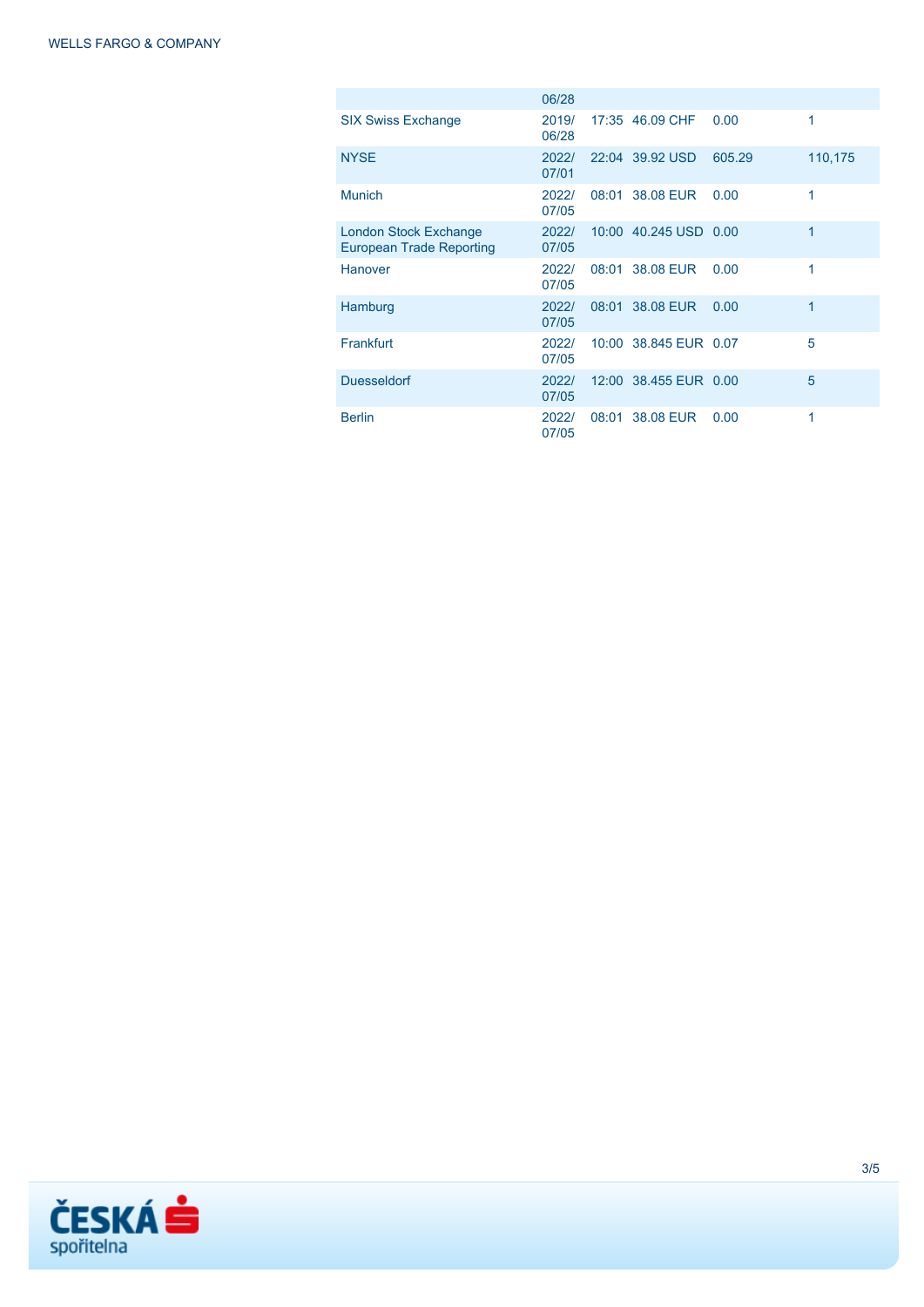### Company profile

#### **Company Logo**



### **Contact Details**

WELLS FARGO & CO.

- - 420 Montgomery Street - 94104 San

Francisco

Telefon: 1-866-249-3302

Fax: -

[E-mail: -](mailto:-)

#### **PDF Downloads**

Company report: WELLS FARGO & **COMPANY** 

J.

#### **Company Profile**

Wells Fargo & Co. is a diversified, community-based financial services company. It is engaged in the provision of banking, insurance, investments, mortgage products and services, and consumer and commercial finance. It operates through the following segments: Consumer Banking and Lending, Commercial Banking, Corporate and Investment Banking, and Wealth & Investment Management. The Consumer Banking and Lending segment offers consumer and small business banking, home lending, credit cards, auto, and personal lending. The Commercial Banking segment offers banking and credit products across multiple industry sectors and municipalities, secured lending and lease products, and treasury management. The Corporate and Investment Banking segment offers corporate banking, investment banking, treasury management, commercial real estate lending and servicing, equity and fixed income solutions, as well as sales, trading, and research capabilities. The Wealth & Investment Management segment provides personalized wealth management, brokerage, financial planning, lending, private banking, trust and fiduciary products and services to affluent, high-net worth and ultra-high-net worth clients. The company was founded by Henry Wells and William G. Fargo on March 18, 1852 and is headquartered in San Francisco, CA.

|                            | <b>Members of Management Board</b>          |
|----------------------------|---------------------------------------------|
| <b>Steven Black</b>        | Chairman of Board of<br><b>Directors</b>    |
| <b>Celeste Clark</b>       | Member of Board of<br><b>Directors</b>      |
| Cecelia Morken             | Member of Board of<br><b>Directors</b>      |
| <b>Felicia Norwood</b>     | Member of Board of<br><b>Directors</b>      |
| Juan Pujadas               | Member of Board of<br><b>Directors</b>      |
| <b>Maria Morris</b>        | Member of Board of<br><b>Directors</b>      |
| <b>Mark Chancy</b>         | Member of Board of<br><b>Directors</b>      |
| <b>Richard Davis</b>       | Member of Board of<br><b>Directors</b>      |
| <b>Richard Payne</b>       | Member of Board of<br><b>Directors</b>      |
| <b>Ronald Sargent</b>      | Member of Board of<br><b>Directors</b>      |
| Suzanne<br>Vautrinot       | Member of Board of<br><b>Directors</b>      |
| <b>Theodore</b><br>Craver  | Member of Board of<br><b>Directors</b>      |
| <b>Wayne Hewett</b>        | Member of Board of<br><b>Directors</b>      |
| Charles W.<br>Scharf       | <b>Chairman of Managing</b><br><b>Board</b> |
| Amanda G.<br><b>Norton</b> | <b>Member of Executive</b><br>Committee     |
| <b>Ather Williams</b><br>Ш | <b>Member of Executive</b><br>Committee     |
| <b>Barry Sommers</b>       | <b>Member of Executive</b><br>Committee     |

# ČESKÁ spořitelna